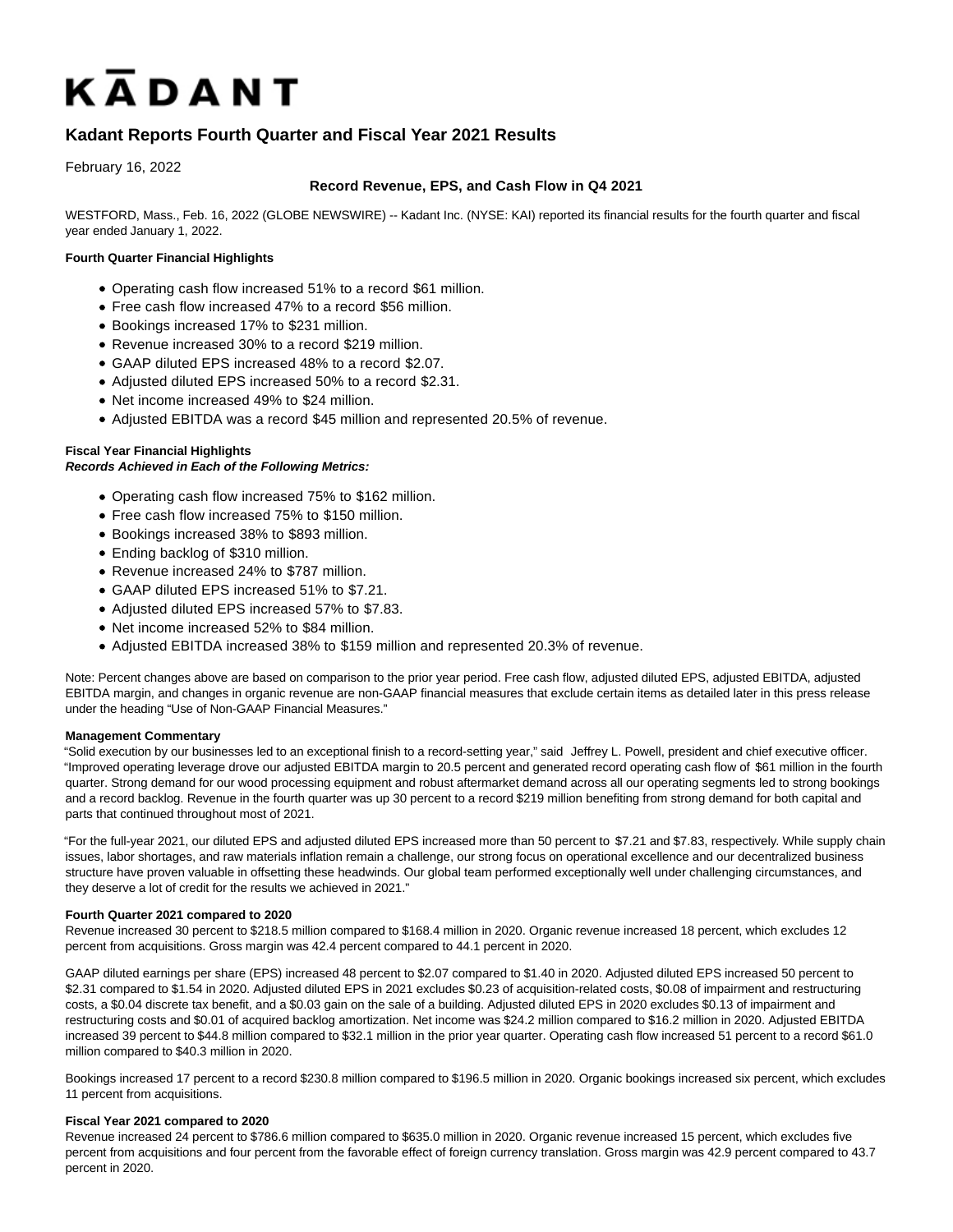GAAP diluted EPS increased 51 percent to \$7.21 compared to \$4.77 in 2020. Adjusted diluted EPS increased 57 percent to \$7.83 compared to \$5.00 in 2020. Adjusted diluted EPS in 2021 excludes \$0.60 of acquisition-related costs, \$0.08 of impairment and restructuring costs, a \$0.04 discrete tax benefit, and a \$0.03 gain on the sale of a building. Adjusted diluted EPS in 2020 excludes \$0.19 of impairment and restructuring costs, \$0.07 of acquisition-related costs, and a \$0.03 discrete tax benefit. Net income was \$84.0 million compared to \$55.2 million in 2020. Adjusted EBITDA increased 38 percent to \$159.4 million and 20.3 percent of revenue compared to \$115.9 million and 18.3 percent of revenue in 2020. Operating cash flow increased 75 percent to \$162.4 million compared to \$92.9 million in 2020.

Bookings increased 38 percent to \$893.2 million compared to \$648.5 million in 2020. Organic bookings increased 28 percent, which excludes six percent from acquisitions and four percent from the favorable effect of foreign currency translation.

#### **Summary and Outlook**

"Our record backlog at the end of 2021 positions us well for a solid start to 2022," Mr. Powell continued. "Project activity remains healthy and demand for parts has continued to show resiliency in the first weeks of 2022. Persistent supply chain challenges and future policy responses to inflationary pressures introduce less visibility into the latter half of 2022. That said, we expect to deliver strong financial performance in the coming year with full year GAAP diluted EPS of \$8.50 to \$8.70 on revenue of \$870 to \$890 million in 2022. Adjusted diluted EPS is expected to be \$8.55 to \$8.75 in 2022, which excludes pre-tax amortization expense associated with acquisition-related backlog of \$0.7 million, or \$0.05 per diluted share. The 2022 guidance includes a negative effect from foreign currency translation, which is lowering revenue by \$12 million and adjusted diluted EPS by \$0.15. For the first quarter of 2022, we expect revenue of \$212 to \$217 million, GAAP diluted EPS of \$1.95 to \$2.05, and excluding \$0.05 per diluted share of amortization expense associated with acquired backlog, adjusted diluted EPS of \$2.00 to \$2.10.

#### **Conference Call**

Kadant will hold a webcast with a slide presentation for investors on Thursday, February 17, 2022, at 11:00 a.m. eastern time to discuss its fourth quarter and full-year performance, as well as future expectations. To access the webcast, including the slideshow and accompanying audio, go to [www.kadant.com a](http://www.kadant.com/)nd click on "Investors." To listen to the webcast via teleconference, call 888-326-8410 within the U.S., or +1-704-385-4884 outside the U.S. and reference participant passcode 9569006. Prior to the call, our earnings release and the slides used in the webcast presentation will be filed with the Securities and Exchange Commission and will be available at [www.sec.gov.](https://www.globenewswire.com/Tracker?data=7qQvfN3d2Ic39zIuSIK39TcqPBNDiPqxc3uVrayO_EnUHP0VL1bw5UKxui0h3umS2PuBIuTr-nezYiMkz4VsEA==) An archive of the webcast presentation will be available on our website until March 18, 2022.

Shortly after the webcast, Kadant will post its updated general investor presentation incorporating the fourth quarter and fiscal year results on its website at [www.kadant.com u](https://www.globenewswire.com/Tracker?data=opuOK0T9En-QnXPZQYIyWNwI3_CWappJamTN9zEXNGaNPoE78a7wHR36td855546JwIeG-96r9TklRBbLDJG0Q==)nder the "Investors" section.

#### **Use of Non-GAAP Financial Measures**

In addition to the financial measures prepared in accordance with generally accepted accounting principles (GAAP), we use certain non-GAAP financial measures, including increases or decreases in revenue excluding the effect of acquisitions and foreign currency translation (organic revenue), adjusted operating income, adjusted net income, adjusted diluted EPS, earnings before interest, taxes, depreciation, and amortization (EBITDA), adjusted EBITDA, adjusted EBITDA margin, and free cash flow.

We believe these non-GAAP financial measures, when taken together with the corresponding GAAP financial measures, provide meaningful supplemental information regarding our performance by excluding certain items that may not be indicative of our core business, operating results, or future outlook. We believe that the inclusion of such measures helps investors gain an understanding of our underlying operating performance and future prospects, consistent with how management measures and forecasts our performance, especially when comparing such results to previous periods or forecasts and to the performance of our competitors. Such measures are also used by us in our financial and operating decision-making and for compensation purposes. We also believe this information is responsive to investors' requests and gives them an additional measure of our performance.

The non-GAAP financial measures included in this press release are not meant to be considered superior to or a substitute for the results of operations prepared in accordance with GAAP. In addition, the non-GAAP financial measures included in this press release have limitations associated with their use as compared to the most directly comparable GAAP measures, in that they may be different from, and therefore not comparable to, similar measures used by other companies.

We present increases or decreases in organic revenue, which excludes the effect of acquisitions and foreign currency translation, to provide investors insight into underlying revenue trends. Revenue in the fourth quarter of 2021 included \$19.6 million from acquisitions. Revenue in 2021 included \$32.9 million from acquisitions and a \$22.2 million favorable foreign currency effect.

Our non-GAAP financial measures exclude impairment and restructuring costs, acquisition costs, amortization expense related to acquired profit in inventory and backlog, gain or loss on sale, and discrete tax items. Free cash flow excludes capital expenditures from cash flow from operations. These items are excluded as they are not indicative of our core operating results and are not comparable to other periods, which have differing levels of incremental costs, expenditures or income, or none at all.

#### Fourth Quarter

Adjusted operating income, adjusted EBITDA, and adjusted EBITDA margin exclude:

- Pre-tax impairment and restructuring costs of \$1.0 million in 2021 and \$2.1 million in 2020.
- Pre-tax gain on sale of \$0.5 million in 2021.
- Pre-tax acquisition costs of \$1.0 million in 2021.
- Pre-tax expense related to acquired backlog amortization of \$0.6 million in 2021 and \$0.2 million in 2020.
- Pre-tax expense related to amortization of acquired profit in inventory of \$2.1 million in 2021.

Adjusted net income and adjusted diluted EPS exclude:

After-tax impairment and restructuring costs of \$1.0 million in 2021 and \$1.5 million (\$2.1 million net of tax of \$0.6 million) in 2020.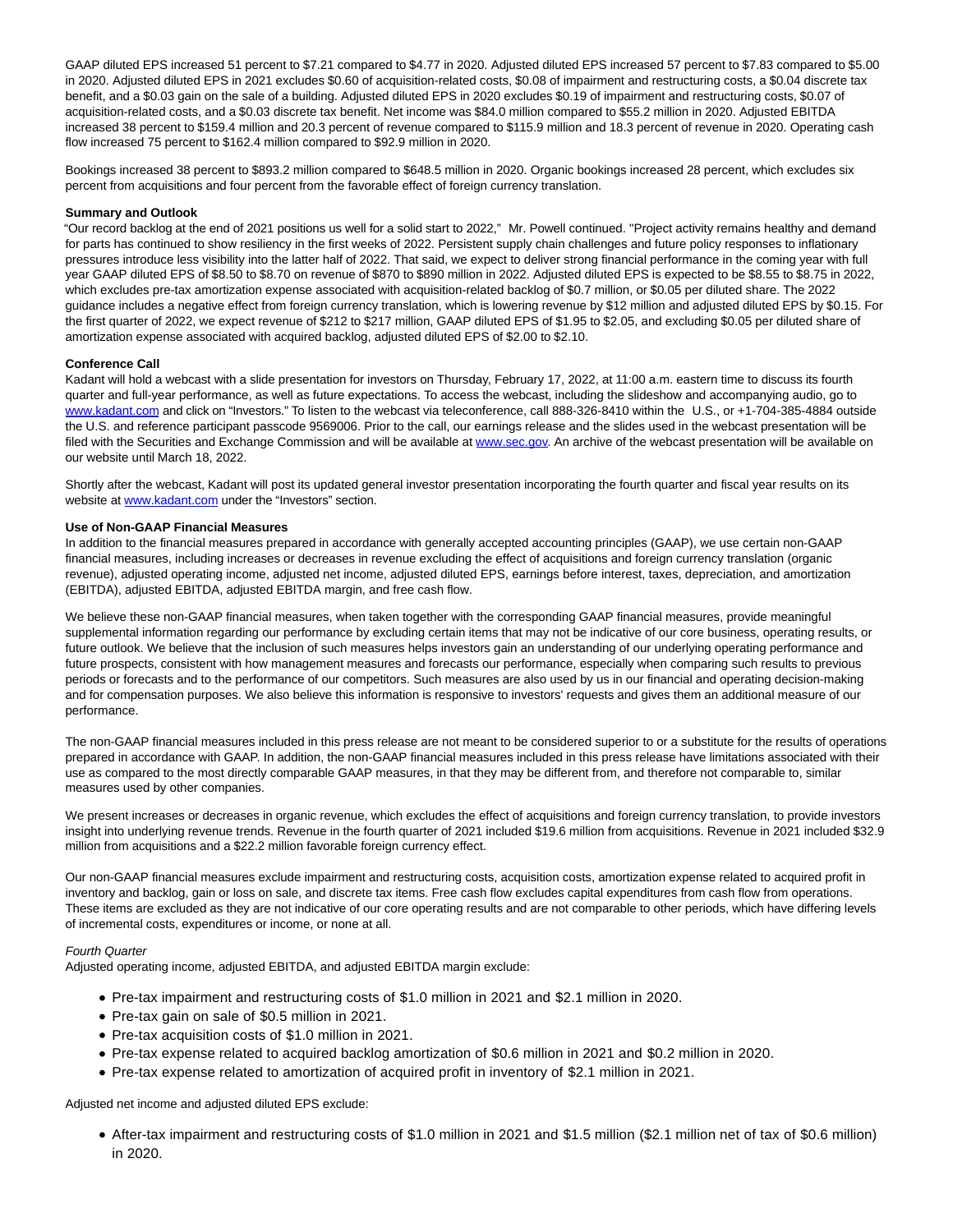- After-tax gain on sale of \$0.4 million (\$0.5 million net of tax of \$0.1 million) in 2021.
- After-tax acquisition costs of \$0.7 million (\$1.0 million net of tax of \$0.3 million) in 2021.
- After-tax expense related to acquired backlog amortization of \$0.5 million (\$0.6 million net of tax of \$0.1 million) in 2021 and \$0.1 million (\$0.2 million net of tax of \$0.1 million) in 2020.
- After-tax expense related to amortization of acquired profit in inventory of \$1.5 million (\$2.1 million net of tax of \$0.6 million) in 2021.
- A discrete tax benefit of \$0.4 million in 2021.

Free cash flow is calculated as operating cash flow less:

Capital expenditures of \$5.1 million in 2021 and \$2.2 million in 2020.

### Fiscal Year

Adjusted operating income, adjusted EBITDA, and adjusted EBITDA margin exclude:

- Pre-tax impairment and restructuring costs of \$1.0 million in 2021 and \$3.0 million in 2020.
- Pre-tax gain on sale of \$0.5 million.
- Pre-tax acquisition costs of \$3.7 million in 2021 and \$0.5 million in 2020.
- Pre-tax expense related to acquired backlog amortization of \$1.3 million in 2021 and \$0.5 million in 2020.
- Pre-tax expense related to amortization of acquired profit in inventory of \$4.3 million in 2021.

Adjusted net income and adjusted diluted EPS exclude:

- After-tax impairment and restructuring costs of \$1.0 million in 2021 and \$2.2 million (\$3.0 million net of tax of \$0.8 million) in 2020.
- After-tax gain on sale of \$0.4 million (\$0.5 million net of tax of \$0.1 million) in 2021.
- After-tax acquisition costs of \$3.1 million (\$3.7 million net of tax of \$0.6 million) in 2021 and \$0.4 million (\$0.5 million net of tax of \$0.1 million) in 2020.
- After-tax expense related to acquired backlog amortization of \$1.0 million (\$1.3 million net of tax of \$0.3 million) in 2021 and \$0.4 million (\$0.5 million net of tax of \$0.1 million) in 2020.
- After-tax expense related to amortization of acquired profit in inventory of \$3.0 million (\$4.3 million net of tax of \$1.3 million) in 2019.
- A discrete tax benefit of \$0.4 million in 2021 and \$0.3 million in 2020.

Free cash flow is calculated as operating cash flow less:

Capital expenditures of \$12.8 million in 2021 and \$7.6 million in 2020.

Reconciliations of the non-GAAP financial measures to the most directly comparable GAAP financial measures are set forth in this press release.

## **Financial Highlights (unaudited)**

(In thousands, except per share amounts and percentages)

|                                                    | Three Months Ended |              |     |              |     | <b>Twelve Months Ended</b> |     |              |  |
|----------------------------------------------------|--------------------|--------------|-----|--------------|-----|----------------------------|-----|--------------|--|
| <b>Consolidated Statement of Income</b>            |                    | Jan. 1, 2022 |     | Jan. 2, 2021 |     | Jan. 1, 2022               |     | Jan. 2, 2021 |  |
| Revenue                                            |                    | 218,516      | \$. | 168,431      | \$. | 786,579                    | \$. | 635,028      |  |
| Costs and Operating Expenses:                      |                    |              |     |              |     |                            |     |              |  |
| Cost of revenue                                    |                    | 125,877      |     | 94,212       |     | 449,214                    |     | 357,722      |  |
| Selling, general, and administrative expenses      |                    | 57,773       |     | 47,387       |     | 208,787                    |     | 181,905      |  |
| Research and development expenses                  |                    | 2,856        |     | 2,766        |     | 11,403                     |     | 11,298       |  |
| Impairment and other costs, net (h)                |                    | 465          |     | 2,053        |     | 465                        |     | 2,979        |  |
|                                                    |                    | 186,971      |     | 146,418      |     | 669,869                    |     | 553,904      |  |
| Operating Income                                   |                    | 31,545       |     | 22,013       |     | 116,710                    |     | 81,124       |  |
| Interest Income                                    |                    | 91           |     | 41           |     | 267                        |     | 181          |  |
| <b>Interest Expense</b>                            |                    | (1, 324)     |     | (1, 363)     |     | (4,821)                    |     | (7, 423)     |  |
| Other Expense, Net                                 |                    | (33)         |     | (100)        |     | (104)                      |     | (195)        |  |
| Income Before Provision for Income Taxes           |                    | 30,279       |     | 20,591       |     | 112,052                    |     | 73,687       |  |
| Provision for Income Taxes                         |                    | 5,919        |     | 4,210        |     | 27,171                     |     | 17,948       |  |
| Net Income                                         |                    | 24,360       |     | 16,381       |     | 84,881                     |     | 55,739       |  |
| Net Income Attributable to Noncontrolling Interest |                    | (203)        |     | (174)        |     | (838)                      |     | (543)        |  |
| Net Income Attributable to Kadant                  |                    | 24,157       | Ж.  | 16,207       | S   | 84,043                     |     | 55,196       |  |

Earnings per Share Attributable to Kadant: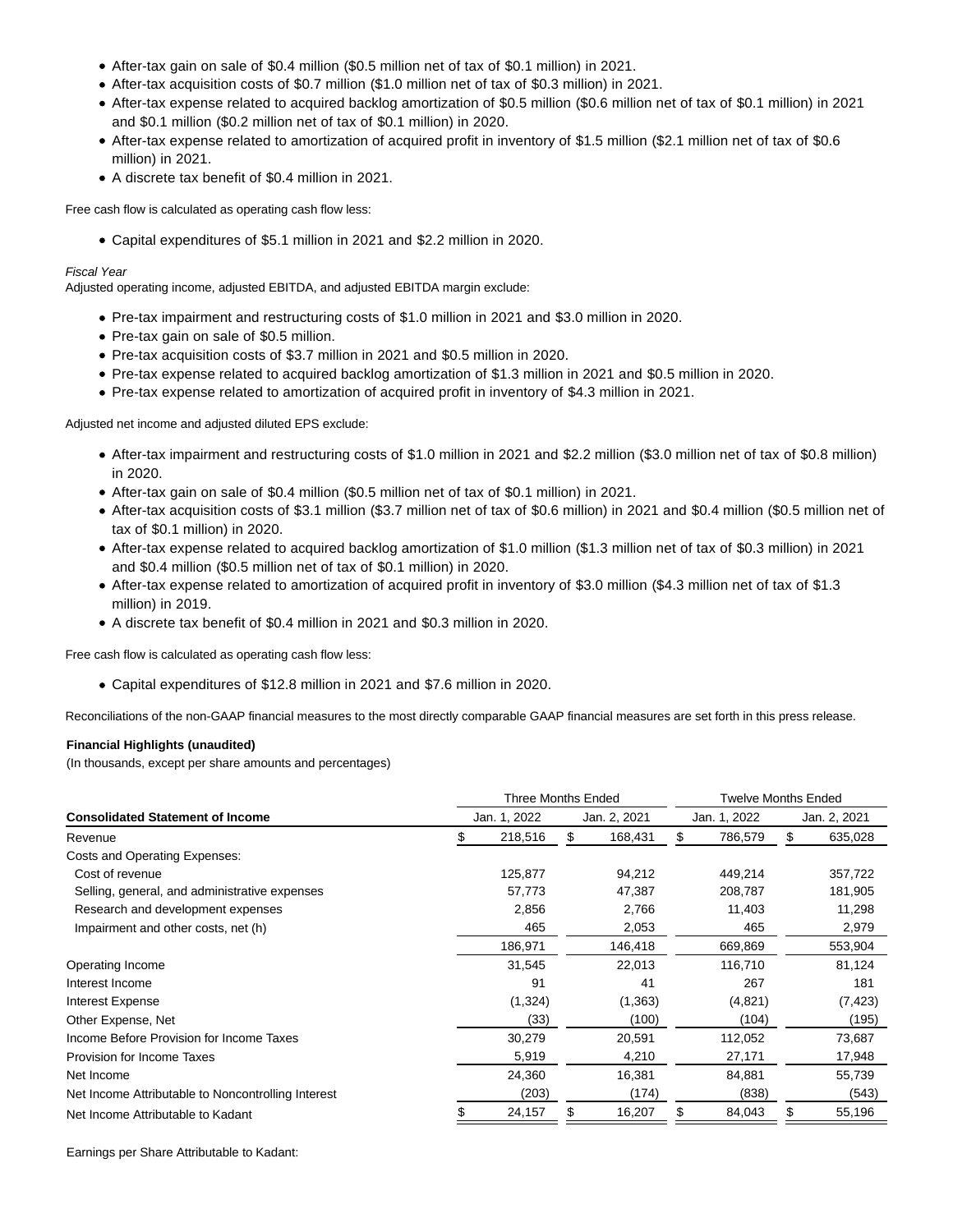| Basic                                                                                                              | $\frac{3}{2}$              | 2.08                                      | \$ | 1.41         | \$ | 7.26                       | \$                            | 4.81                          |
|--------------------------------------------------------------------------------------------------------------------|----------------------------|-------------------------------------------|----|--------------|----|----------------------------|-------------------------------|-------------------------------|
| Diluted                                                                                                            | \$                         | 2.07                                      | \$ | 1.40         | \$ | 7.21                       | \$                            | 4.77                          |
| Weighted Average Shares:                                                                                           |                            |                                           |    |              |    |                            |                               |                               |
| Basic                                                                                                              |                            | 11,606                                    |    | 11,513       |    | 11,579                     |                               | 11,482                        |
| <b>Diluted</b>                                                                                                     |                            | 11,689                                    |    | 11,608       |    | 11,655                     |                               | 11,564                        |
|                                                                                                                    |                            |                                           |    |              |    |                            |                               |                               |
|                                                                                                                    |                            | <b>Three Months Ended</b><br>Jan. 1, 2022 |    | Jan. 1, 2022 |    | Three Months Ended         |                               | Jan. 2, 2021                  |
| Adjusted Net Income and Adjusted Diluted EPS (a)<br>Net Income and Diluted EPS Attributable to Kadant, as Reported | \$                         | 24,157                                    | \$ | 2.07         | \$ | Jan. 2, 2021<br>16,207     | \$                            | 1.40                          |
| Adjustments for the Following:<br>Impairment and Restructuring Costs, Net of Tax (h)                               |                            | 980                                       |    | 0.08         |    | 1,543                      |                               | 0.13                          |
| Gain on Sale, Net of Tax (h)                                                                                       |                            | (391)                                     |    | (0.03)       |    |                            |                               |                               |
| Acquisition Costs, Net of Tax (b)                                                                                  |                            | 725                                       |    | 0.06         |    |                            |                               |                               |
| Acquired Backlog Amortization, Net of Tax (c)                                                                      |                            | 479                                       |    | 0.04         |    | 132                        |                               | 0.01                          |
| Acquired Profit in Inventory, Net of Tax (d)                                                                       |                            | 1,484                                     |    | 0.13         |    |                            |                               |                               |
| Discrete Tax Items                                                                                                 |                            | (419)                                     |    | (0.04)       |    |                            |                               |                               |
| Adjusted Net Income and Adjusted Diluted EPS (a)                                                                   | \$                         | 27,015                                    | \$ | 2.31         | \$ | 17,882                     | \$                            | 1.54                          |
|                                                                                                                    |                            | <b>Twelve Months Ended</b>                |    |              |    | <b>Twelve Months Ended</b> |                               |                               |
| Adjusted Net Income and Adjusted Diluted EPS (a)                                                                   |                            | Jan. 1, 2022                              |    | Jan. 1, 2022 |    | Jan. 2, 2021               |                               | Jan. 2, 2021                  |
| Net Income and Diluted EPS Attributable to Kadant, as Reported<br>Adjustments for the Following:                   | \$                         | 84,043                                    | \$ | 7.21         | \$ | 55,196                     | \$                            | 4.77                          |
| Impairment and Restructuring Costs, Net of Tax (h)                                                                 |                            | 980                                       |    | 0.08         |    | 2,210                      |                               | 0.19                          |
| Gain on Sale, Net of Tax (h)                                                                                       |                            | (391)                                     |    | (0.03)       |    |                            |                               |                               |
| Acquisition Costs, Net of Tax (b)                                                                                  |                            | 3,050                                     |    | 0.26         |    | 355                        |                               | 0.03                          |
| Acquired Backlog Amortization, Net of Tax (c)                                                                      |                            | 973                                       |    | 0.08         |    | 407                        |                               | 0.04                          |
| Acquired Profit in Inventory, Net of Tax (d)                                                                       |                            | 3,033                                     |    | 0.26         |    |                            |                               |                               |
| <b>Discrete Tax Items</b>                                                                                          |                            | (419)                                     |    | (0.04)       |    | (338)                      |                               | (0.03)                        |
| Adjusted Net Income and Adjusted Diluted EPS (a)                                                                   | \$                         | 91,269                                    | \$ | 7.83         | \$ | 57,830                     | \$                            | 5.00                          |
|                                                                                                                    |                            |                                           |    |              |    |                            |                               | Increase                      |
|                                                                                                                    |                            | Three Months Ended                        |    |              |    |                            | Excluding<br>Acquisitions and |                               |
| <b>Revenue by Segment</b>                                                                                          |                            | Jan. 1, 2022                              |    | Jan. 2, 2021 |    | Increase                   |                               | $FX$ (a,e)                    |
| <b>Flow Control</b>                                                                                                | \$                         | 78,019                                    | \$ | 60,115       | \$ | 17,904                     | \$                            | 4,920                         |
| <b>Industrial Processing</b>                                                                                       |                            | 95,307                                    |    | 69,109       |    | 26,198                     |                               | 25,193                        |
| Material Handling                                                                                                  |                            | 45,190                                    |    | 39,207       |    | 5,983                      |                               | 342                           |
|                                                                                                                    | \$                         | 218,516                                   | \$ | 168,431      | \$ | 50,085                     | \$                            | 30,455                        |
| Percentage of Parts and Consumables Revenue                                                                        |                            | 63%                                       |    | 67%          |    |                            |                               |                               |
|                                                                                                                    | <b>Twelve Months Ended</b> |                                           |    |              |    |                            |                               | Increase                      |
|                                                                                                                    |                            |                                           |    |              |    |                            |                               | Excluding<br>Acquisitions and |
|                                                                                                                    |                            | Jan. 1, 2022                              |    | Jan. 2, 2021 |    | Increase                   |                               | FX (a,e)                      |
| <b>Flow Control</b>                                                                                                | \$                         | 288,788                                   | \$ | 225,444      | \$ | 63,344                     | \$                            | 33,698                        |
| <b>Industrial Processing</b>                                                                                       |                            | 328,762                                   |    | 261,577      |    | 67,185                     |                               | 53,584                        |
| <b>Material Handling</b>                                                                                           |                            | 169,029                                   |    | 148,007      |    | 21,022                     |                               | 9,188                         |
|                                                                                                                    | \$                         | 786,579                                   | \$ | 635,028      | \$ | 151,551                    | \$                            | 96,470                        |
| Percentage of Parts and Consumables Revenue                                                                        |                            | 65%                                       |    | 66%          |    |                            |                               |                               |
|                                                                                                                    |                            |                                           |    |              |    |                            |                               |                               |
|                                                                                                                    | <b>Three Months Ended</b>  |                                           |    |              |    |                            |                               | Increase<br>(Decrease)        |
|                                                                                                                    |                            |                                           |    |              |    |                            |                               | Excluding<br>Acquisitions and |
| <b>Bookings by Segment</b>                                                                                         |                            | Jan. 1, 2022                              |    | Jan. 2, 2021 |    | Increase                   |                               | FX(e)                         |
| <b>Flow Control</b>                                                                                                | \$                         | 83,706                                    | \$ | 61,878       | \$ | 21,828                     | \$                            | 8,892                         |
| <b>Industrial Processing</b>                                                                                       |                            | 94,924                                    |    | 94,759       |    | 165                        |                               | (1,065)                       |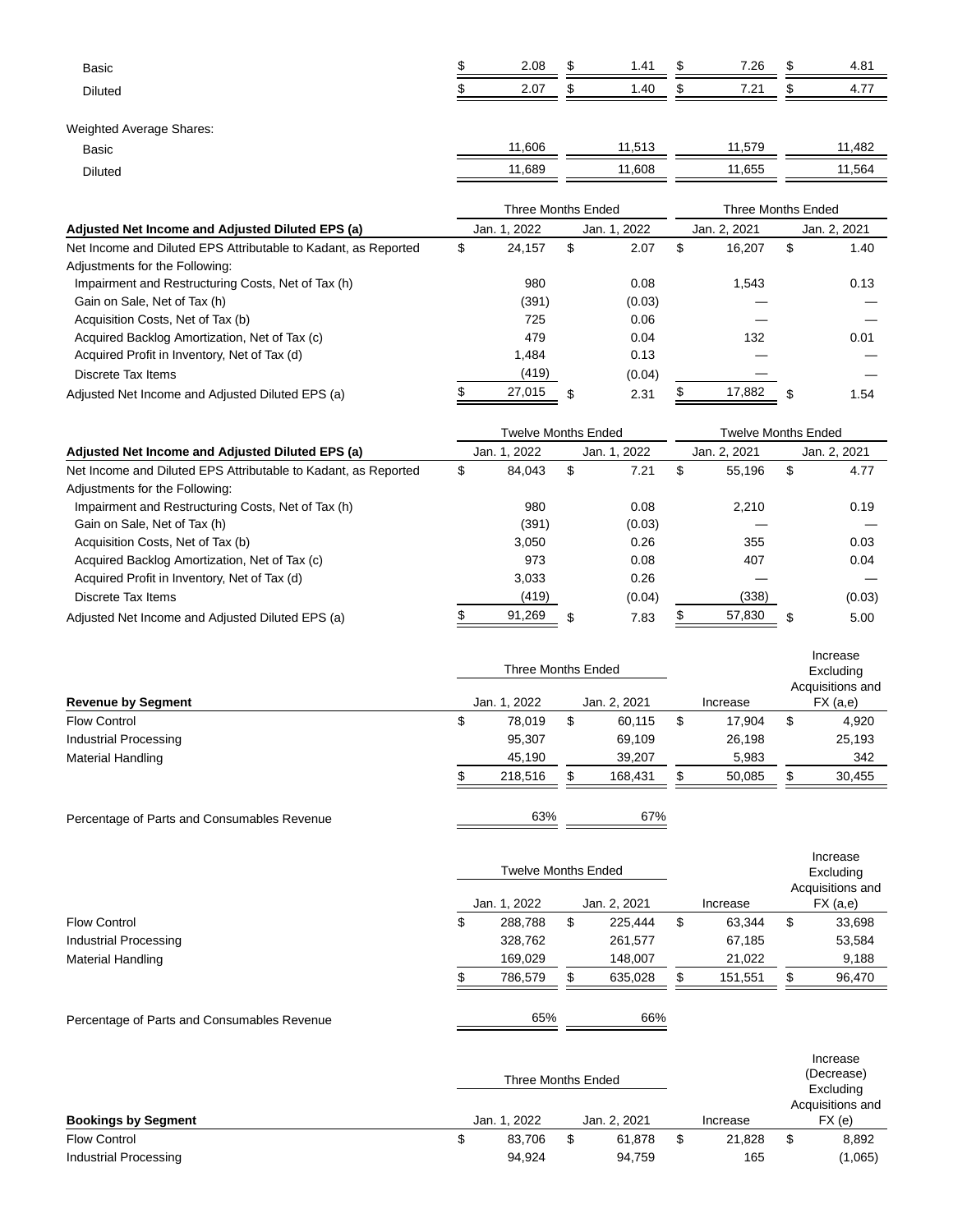| <b>Material Handling</b>                     | 52,200                     | 39,898             | 12,302                     | 4,860             |
|----------------------------------------------|----------------------------|--------------------|----------------------------|-------------------|
|                                              | \$<br>230,830              | \$<br>196,535      | \$<br>34,295               | \$<br>12,687      |
|                                              |                            |                    |                            |                   |
| Percentage of Parts and Consumables Bookings | 61%                        | 61%                |                            |                   |
|                                              |                            |                    |                            |                   |
|                                              |                            |                    |                            | Increase          |
|                                              | <b>Twelve Months Ended</b> |                    |                            | Excluding         |
|                                              |                            |                    |                            | Acquisitions and  |
|                                              | Jan. 1, 2022               | Jan. 2, 2021       | Increase                   | FX(e)             |
| <b>Flow Control</b>                          | \$<br>308,185              | \$<br>228,591      | \$<br>79,594               | \$<br>49,346      |
| <b>Industrial Processing</b>                 | 402,325<br>182,668         | 273,644<br>146,242 | 128,681<br>36,426          | 111,280<br>20,221 |
| <b>Material Handling</b>                     |                            |                    |                            |                   |
|                                              | \$<br>893,178              | \$<br>648,477      | \$<br>244,701              | \$<br>180,847     |
|                                              | 59%                        | 65%                |                            |                   |
| Percentage of Parts and Consumables Bookings |                            |                    |                            |                   |
|                                              | <b>Three Months Ended</b>  |                    | <b>Twelve Months Ended</b> |                   |
| <b>Business Segment Information</b>          | Jan. 1, 2022               | Jan. 2, 2021       | Jan. 1, 2022               | Jan. 2, 2021      |
| Gross Margin:                                |                            |                    |                            |                   |
| <b>Flow Control</b>                          | 48.9%                      | 52.5%              | 51.0%                      | 52.9%             |
| <b>Industrial Processing</b>                 | 40.2%                      | 42.3%              | 40.1%                      | 41.3%             |
| <b>Material Handling</b>                     | 35.8%                      | 34.3%              | 34.4%                      | 33.7%             |
|                                              | 42.4%                      | 44.1%              | 42.9%                      | 43.7%             |
|                                              |                            |                    |                            |                   |
| Operating Income:                            |                            |                    |                            |                   |
| <b>Flow Control</b>                          | \$<br>13,610               | \$<br>14,170       | \$<br>65,509               | \$<br>51,530      |
| <b>Industrial Processing</b>                 | 22,120                     | 10,824             | 66,569                     | 42,971            |
| <b>Material Handling</b>                     | 4,602                      | 4,034              | 17,543                     | 14,375            |
| Corporate                                    | (8,787)                    | (7,015)            | (32, 911)                  | (27, 752)         |
|                                              | \$<br>31,545               | \$<br>22,013       | \$<br>116,710              | \$<br>81,124      |
|                                              |                            |                    |                            |                   |
| Adjusted Operating Income (a,f):             |                            |                    |                            |                   |
| <b>Flow Control</b>                          | \$<br>16,839               | \$<br>14,108       | \$<br>72,680               | \$<br>52,189      |
| <b>Industrial Processing</b>                 | 21,655                     | 12,840             | 66,277                     | 45,788            |
| <b>Material Handling</b>                     | 6,042                      | 4,310              | 20,394                     | 14,907            |
| Corporate                                    | (8,787)                    | (7,015)            | (32, 911)                  | (27, 752)         |
|                                              | \$<br>35,749               | \$<br>24,243       | \$<br>126,440              | \$<br>85,132      |
|                                              |                            |                    |                            |                   |
| Capital Expenditures:<br><b>Flow Control</b> | \$<br>2,298                | \$<br>1,141        | \$<br>4,128                | 2,808             |
| <b>Industrial Processing</b>                 | 1,692                      | 663                | 6,412                      | \$<br>3,123       |
| <b>Material Handling</b>                     | 1,090                      | 372                | 2,211                      | 1,539             |
| Corporate                                    | 3                          |                    | 20                         | 125               |
|                                              | \$<br>5,083                | \$<br>2,176        | \$<br>12,771               | \$<br>7,595       |
|                                              |                            |                    |                            |                   |
|                                              |                            |                    |                            |                   |

|                                       | Three Months Ended |   |              |  | <b>Twelve Months Ended</b> |   |              |  |
|---------------------------------------|--------------------|---|--------------|--|----------------------------|---|--------------|--|
| <b>Cash Flow and Other Data</b>       | Jan. 1. 2022       |   | Jan. 2, 2021 |  | Jan. 1. 2022               |   | Jan. 2, 2021 |  |
| <b>Operating Cash Flow</b>            | \$<br>61.010       | S | 40.283       |  | 162.420                    | J | 92,884       |  |
| Less: Capital Expenditures            | (5,083)            |   | (2, 176)     |  | (12.771)                   |   | (7, 595)     |  |
| Free Cash Flow (a)                    | 55.927             |   | 38.107       |  | 149.649                    |   | 85.289       |  |
| Depreciation and Amortization Expense | 9.705              |   | 8.074        |  | 34.302                     |   | 31,334       |  |

| <b>Balance Sheet Data</b>                   | Jan. 1. 2022 | Jan. 2. 2021 |
|---------------------------------------------|--------------|--------------|
| Assets                                      |              |              |
| Cash, Cash Equivalents, and Restricted Cash | 94.161       | 66,640       |
| Accounts Receivable, net                    | 117.209      | 91,540       |
| Inventories                                 | 134.356      | 106.814      |
| <b>Contract Assets</b>                      | 8.626        | 7.576        |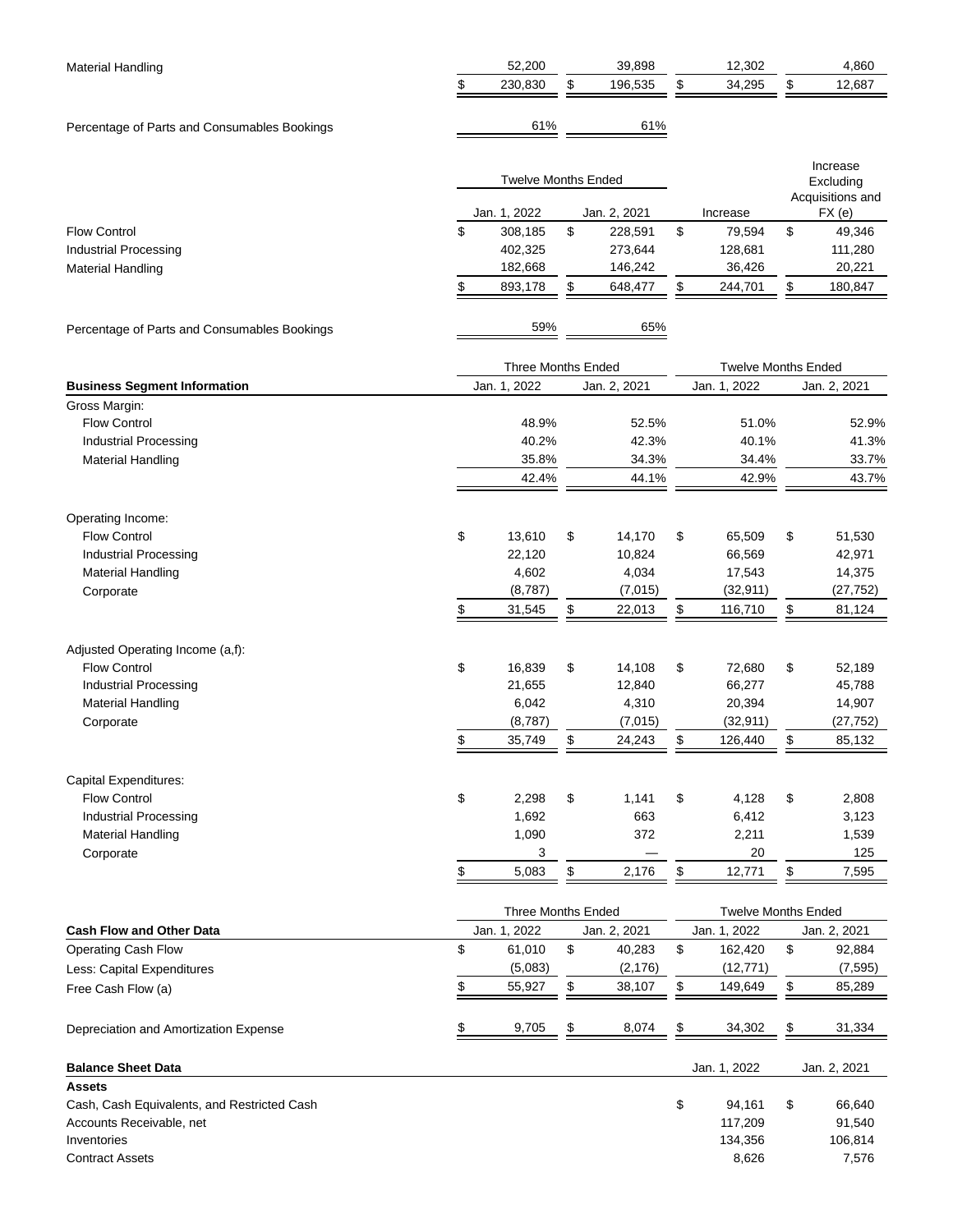| Property, Plant, and Equipment, net         | 107,989      | 84,642        |
|---------------------------------------------|--------------|---------------|
| Intangible Assets                           | 199,343      | 160,965       |
| Goodwill                                    | 396,887      | 351,753       |
| <b>Other Assets</b>                         | 73,641       | 57,641        |
|                                             | 1,132,212    | \$<br>927,571 |
| <b>Liabilities and Stockholders' Equity</b> |              |               |
| <b>Accounts Payable</b>                     | \$<br>59,250 | \$<br>32,264  |
| Debt Obligations                            | 264,597      | 227,963       |
| <b>Other Borrowings</b>                     | 4,917        | 5,511         |
| <b>Other Liabilities</b>                    | 237,832      | 164,928       |
| <b>Total Liabilities</b>                    | 566,596      | 430,666       |
| Stockholders' Equity                        | 565,616      | 496,905       |
|                                             | 1,132,212    | \$<br>927,571 |
|                                             |              |               |

|                                                                     | <b>Three Months Ended</b> |              |    |              |    | <b>Twelve Months Ended</b> |    |              |  |
|---------------------------------------------------------------------|---------------------------|--------------|----|--------------|----|----------------------------|----|--------------|--|
| <b>Adjusted Operating Income and Adjusted EBITDA Reconciliation</b> |                           |              |    |              |    |                            |    |              |  |
| (a)<br>Consolidated                                                 |                           | Jan. 1, 2022 |    | Jan. 2, 2021 |    | Jan. 1, 2022               |    | Jan. 2, 2021 |  |
| Net Income Attributable to Kadant                                   | \$                        | 24,157       | \$ | 16,207       | \$ | 84,043                     | \$ | 55,196       |  |
| Net Income Attributable to Noncontrolling Interest                  |                           | 203          |    | 174          |    | 838                        |    | 543          |  |
| Provision for Income Taxes                                          |                           | 5,919        |    | 4,210        |    | 27,171                     |    | 17,948       |  |
| Interest Expense, Net                                               |                           | 1,233        |    | 1,322        |    | 4,554                      |    | 7,242        |  |
| Other Expense, Net                                                  |                           | 33           |    | 100          |    | 104                        |    | 195          |  |
| Operating Income                                                    |                           | 31,545       |    | 22,013       |    | 116,710                    |    | 81,124       |  |
| Impairment and Restructuring Costs (h)                              |                           | 980          |    | 2,053        |    | 980                        |    | 2,979        |  |
| Gain on Sale (h)                                                    |                           | (515)        |    |              |    | (515)                      |    |              |  |
| Acquisition Costs (b)                                               |                           | 1,036        |    |              |    | 3,655                      |    | 485          |  |
| Acquired Backlog Amortization (c)                                   |                           | 635          |    | 177          |    | 1,326                      |    | 544          |  |
| Acquired Profit in Inventory (d)                                    |                           | 2,068        |    |              |    | 4,284                      |    |              |  |
| Adjusted Operating Income (a)                                       |                           | 35,749       |    | 24,243       |    | 126,440                    |    | 85,132       |  |
| Depreciation and Amortization                                       |                           | 9,070        |    | 7,897        |    | 32,976                     |    | 30,790       |  |
| Adjusted EBITDA (a)                                                 | \$                        | 44,819       | \$ | 32,140       | \$ | 159,416                    | \$ | 115,922      |  |
| Adjusted EBITDA Margin (a,g)                                        |                           | 20.5%        |    | 19.1%        |    | 20.3%                      |    | 18.3%        |  |
| <b>Flow Control</b>                                                 |                           |              |    |              |    |                            |    |              |  |
| Operating Income                                                    | \$                        | 13,610       | \$ | 14,170       | \$ | 65,509                     | \$ | 51,530       |  |
| Impairment and Restructuring Costs (Income) (h)                     |                           | 980          |    | (62)         |    | 980                        |    | 659          |  |
| Acquisition Costs (b)                                               |                           | 967          |    |              |    | 2,710                      |    |              |  |
| Acquired Backlog Amortization (c)                                   |                           | 46           |    |              |    | 399                        |    |              |  |
| Acquired Profit in Inventory (d)                                    |                           | 1,236        |    |              |    | 3,082                      |    |              |  |
| Adjusted Operating Income (a)                                       |                           | 16,839       |    | 14,108       |    | 72,680                     |    | 52,189       |  |
| Depreciation and Amortization                                       |                           | 2,494        |    | 1,604        |    | 7,967                      |    | 6,333        |  |
| Adjusted EBITDA (a)                                                 | \$                        | 19,333       | \$ | 15,712       | \$ | 80,647                     | \$ | 58,522       |  |
| Adjusted EBITDA Margin (a,g)                                        |                           | 24.8%        |    | 26.1%        |    | 27.9%                      |    | 26.0%        |  |
| <b>Industrial Processing</b>                                        |                           |              |    |              |    |                            |    |              |  |
| Operating Income                                                    | \$                        | 22,120       | \$ | 10,824       | \$ | 66,569                     | \$ | 42,971       |  |
| Impairment and Restructuring Costs (h)                              |                           |              |    | 1,933        |    |                            |    | 2,138        |  |
| Gain on Sale (h)                                                    |                           | (515)        |    |              |    | (515)                      |    |              |  |
| Acquisition Costs (b)                                               |                           | 50           |    |              |    | 163                        |    | 485          |  |
| Acquired Backlog Amortization (c)                                   |                           |              |    | 83           |    | 60                         |    | 194          |  |
| Adjusted Operating Income (a)                                       |                           | 21,655       |    | 12,840       |    | 66,277                     |    | 45,788       |  |
| Depreciation and Amortization                                       |                           | 3,325        |    | 3,371        |    | 13,407                     |    | 12,969       |  |
| Adjusted EBITDA (a)                                                 | \$                        | 24,980       | \$ | 16,211       | \$ | 79,684                     | \$ | 58,757       |  |
| Adjusted EBITDA Margin (a,g)                                        |                           | 26.2%        |    | 23.5%        |    | 24.2%                      |    | 22.5%        |  |

Material Handling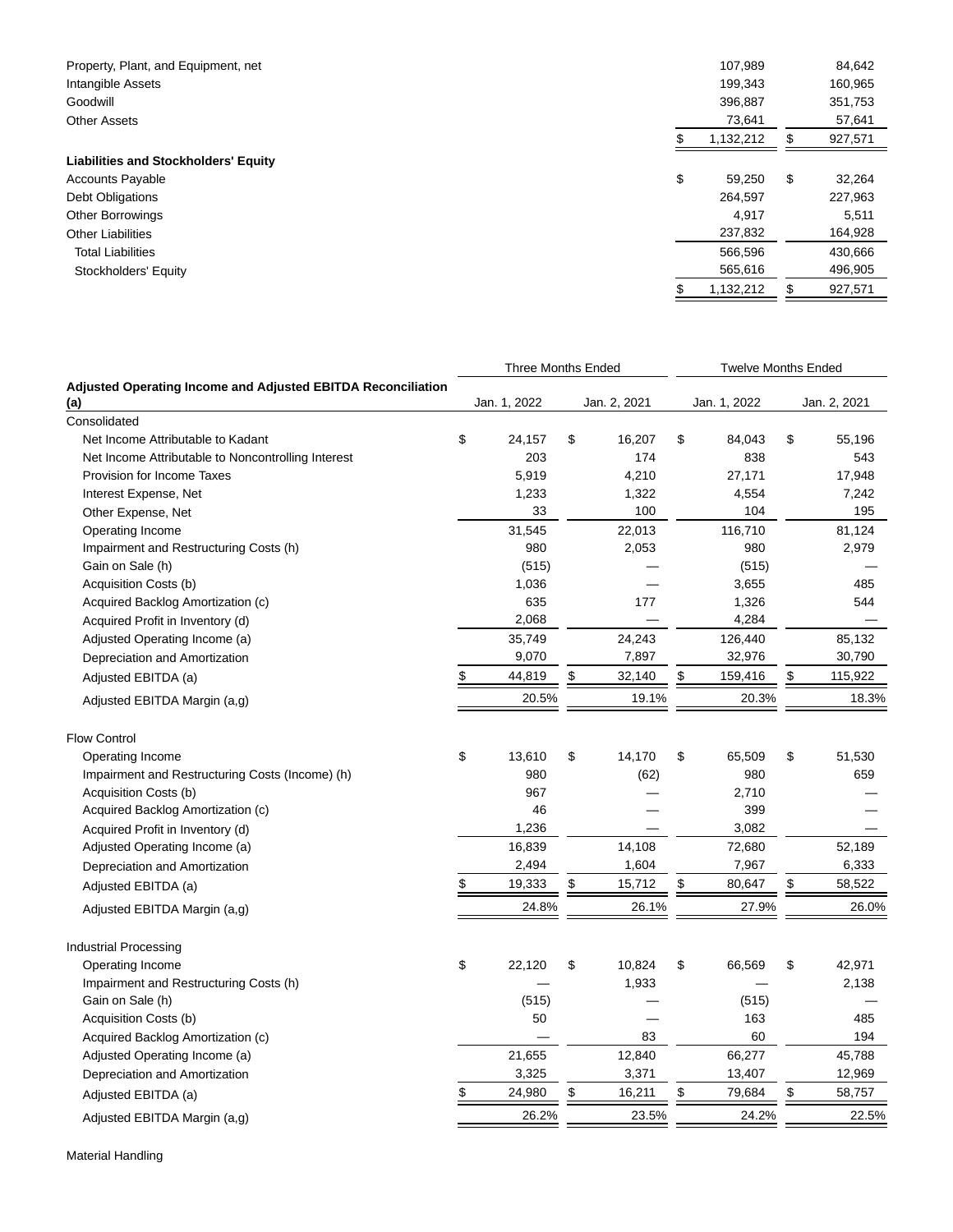| Operating Income                  | \$<br>4,602        | \$ | 4,034   | \$   | 17,543        | \$ | 14,375    |
|-----------------------------------|--------------------|----|---------|------|---------------|----|-----------|
| <b>Restructuring Costs</b>        |                    |    | 182     |      |               |    | 182       |
| Acquisition Costs (b)             | 19                 |    |         |      | 782           |    |           |
| Acquired Backlog Amortization (c) | 589                |    | 94      |      | 867           |    | 350       |
| Acquired Profit in Inventory (d)  | 832                |    |         |      | 1,202         |    |           |
| Adjusted Operating Income (a)     | 6,042              |    | 4,310   |      | 20,394        |    | 14,907    |
| Depreciation and Amortization     | 3,221              |    | 2,862   |      | 11,474        |    | 11,278    |
| Adjusted EBITDA (a)               | 9,263              | \$ | 7,172   | \$.  | 31,868        | \$ | 26,185    |
| Adjusted EBITDA Margin (a,g)      | 20.5%              |    | 18.3%   |      | 18.9%         |    | 17.7%     |
| Corporate                         |                    |    |         |      |               |    |           |
| <b>Operating Loss</b>             | \$<br>$(8,787)$ \$ |    | (7,015) | - \$ | $(32,911)$ \$ |    | (27, 752) |
| Depreciation and Amortization     | 30                 |    | 60      |      | 128           |    | 210       |
| EBITDA (a)                        | (8,757)            | S  | (6,955) | S    | (32, 783)     | S  | (27, 542) |

(a) Represents a non-GAAP financial measure.

(b) Represents transaction costs associated with our acquisitions.

(c) Represents intangible amortization expense associated with acquired backlog.

- (d) Represents expense within cost of revenue associated with amortization of acquired profit in inventory.
- (e) Represents the increase (decrease) resulting from the exclusion of acquisitions and from the conversion of current period amounts reported in local currencies into U.S. dollars at the exchange rate of the prior period compared to the U.S. dollar amount reported in the prior period.
- (f) See reconciliation to the most directly comparable GAAP financial measure under "Adjusted Operating Income and Adjusted EBITDA Reconciliation."
- (g) Calculated as adjusted EBITDA divided by revenue in each period.
- (h) The fourth quarter and full-year 2021 include an intangible asset impairment charge of \$499, restructuring and other costs of \$481, and a gain on the sale of a building of \$515 (\$391 after tax). The fourth quarter of 2020 includes an intangible asset impairment charge of \$1,861 (\$1,389 after tax) and restructuring costs of \$192 (\$154 after tax), and the full-year 2020 includes an intangible asset impairment charge of \$1,861 (\$1,389 after tax) and restructuring costs of \$1,118 (\$821 after tax).

#### **About Kadant**

Kadant Inc. is a global supplier of technologies and engineered systems that drive Sustainable Industrial Processing. The Company's products and services play an integral role in enhancing efficiency, optimizing energy utilization, and maximizing productivity in process industries. Kadant is based in Westford, Massachusetts, with approximately 2,900 employees in 20 countries worldwide. For more information, visit www.kadant.com.

#### **Safe Harbor Statement**

The following constitutes a "Safe Harbor" statement under the Private Securities Litigation Reform Act of 1995: This press release contains forwardlooking statements that involve a number of risks and uncertainties, including forward-looking statements about our future financial and operating performance, demand for our products, and economic and industry outlook. These forward-looking statements represent our expectations as of the date of this press release. We undertake no obligation to publicly update any forward-looking statement, whether as a result of new information, future events, or otherwise. These forward-looking statements are subject to known and unknown risks and uncertainties that may cause our actual results to differ materially from these forward-looking statements as a result of various important factors, including those set forth under the heading "Risk Factors" in Kadant's annual report on Form 10-K for the fiscal year ended January 2, 2021 and subsequent filings with the Securities and Exchange Commission. These include risks and uncertainties relating to the impact of the COVID-19 pandemic on our operating and financial results; adverse changes in global and local economic conditions; the variability and difficulty in accurately predicting revenues from large capital equipment and systems projects; health epidemics; our acquisition strategy; levels of residential construction activity; reductions by our wood processing customers of their capital spending or production of oriented strand board; changes to the global timber supply; development and use of digital media; cyclical economic conditions affecting the global mining industry; demand for coal, including economic and environmental risks associated with coal; failure of our information systems or breaches of data security and cybertheft; implementation of our internal growth strategy; supply chain constraints, inflationary pressure, price increases and shortages in raw materials; competition; changes in our tax provision or exposure to additional tax liabilities; our ability to successfully manage our manufacturing operations; disruption in production; future restructurings; loss of key personnel and effective succession planning; protection of intellectual property; climate change; adequacy of our insurance coverage; global operations; policies of the Chinese government; the variability and uncertainties in sales of capital equipment in China; currency fluctuations; economic conditions and regulatory changes caused by the United Kingdom's exit from the European Union; changes to government regulations and policies around the world; compliance with government regulations and policies and compliance with laws; environmental laws and regulations; environmental, health and safety laws and regulations impacting the mining industry; our debt obligations; restrictions in our credit agreement and note purchase agreement; substitution of an alternative index for LIBOR; soundness of financial institutions; fluctuations in our share price; and anti-takeover provisions.

#### **Contacts**

Investor Contact Information: